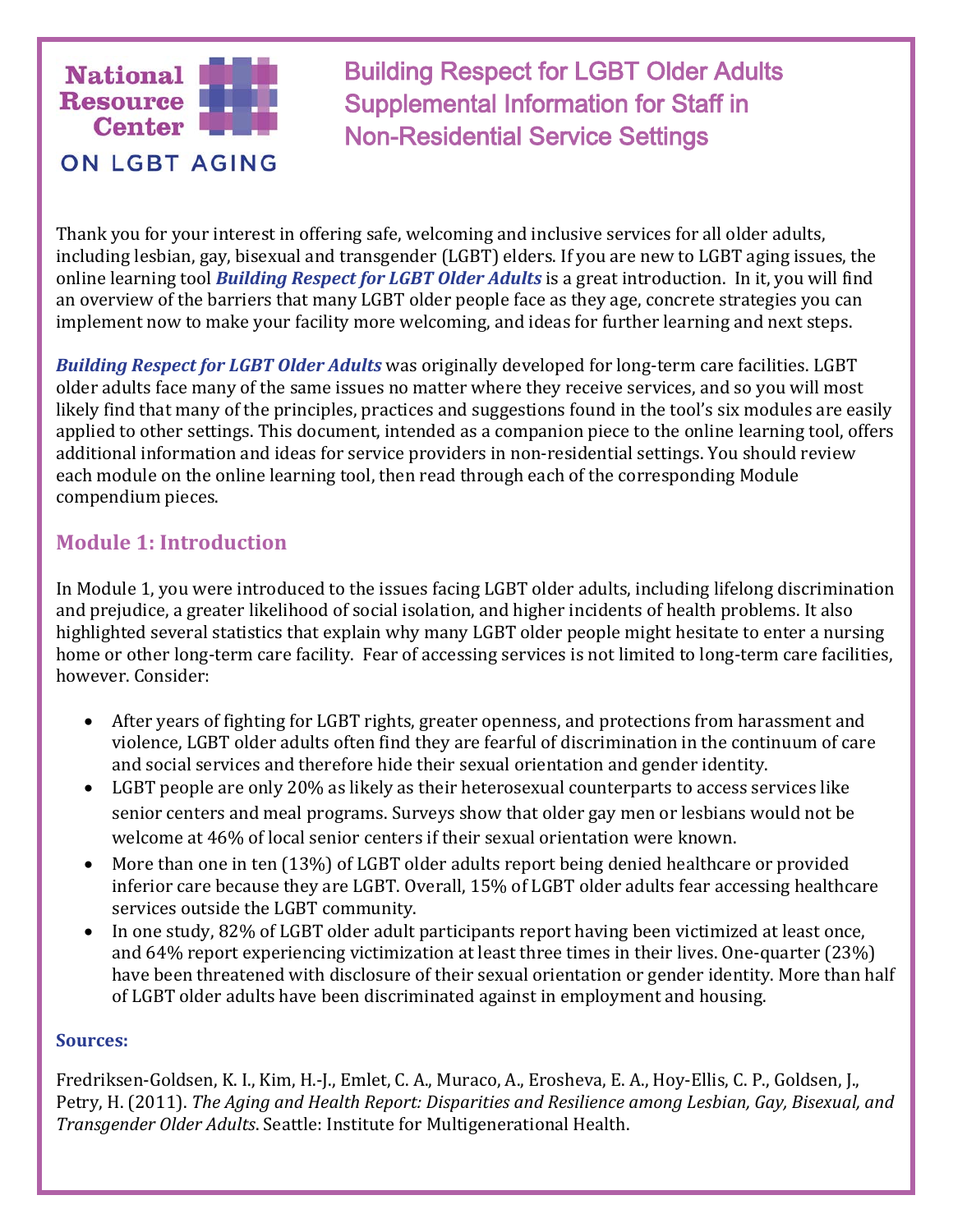LGBT Movement Advancement Project (MAP) and Services and Advocacy for Gay, Lesbian, Bisexual, and Transgender Elders (SAGE), *Improving The Lives of LGBT Older Adults* (March 2010). Page 48.

Openhouse, *From Isolation to Inclusion: Reaching and Serving Lesbian, Gay, Bisexual and Transgender Seniors (Openhouse LGBT Cultural Humility Curriculum for Senior Service Providers)* (2009). More information available at [http://openhouse-sf.org.](http://openhouse-sf.org/)

# **Module 2: Little Things That Make a Big Difference**

This module presented some simple steps and ideas you can implement right away to create a more welcoming environment for LGBT older adults. Here are a few additional tips and ideas for nonresidential settings:

- Do not assume LGBT older adults are open about sexuality and gender identities in every aspect of their lives. Do not refer to an individual as LGBT in a public setting without first getting permission. This is particularly important in group settings such as senior centers, day programs or support groups.
- Prominently post your agency's non-discrimination policy on your website, all paper or print materials, and in the lobby and website of your agency. The policy should specifically state your agency's commitment to inclusion and protection of all people, as well as their caregivers, family members, and friends, regardless of sexual orientation and gender identity. This should be done regardless of whether your state specifically protects against sexual orientation and/or gender identity and expression discrimination.
- Develop LGBT-specific programming for clients, which is one of the best ways to demonstrate your commitment to inclusion and to attract LGBT older adults to your agency. You might modify current programming for LGBT clients. For example, when bringing in volunteer attorneys or financial advisors to help clients, be sure that they are using inclusive language and presenting information about particular issues that arise out of legal inequalities, such as different tax implications for same-sex couples, or the latest information on the tax deductibility of transgender-related surgery. You can also create groups specifically for LGBT clients, such as an LGBT caregivers group or transgender discussion group.
- If adding an LGBT-specific program is not yet possible at your agency, there are other ways to indicate that you are open to working with the LGBT community. For example, make your agency's meeting space available for LGBT groups to meet or hold events—this can also lead to your agency fostering new partnerships within the LGBT community. Or, volunteer to speak at LGBT community organizations about your agency's services.

### **Further Reading**

For guidance on launching a program for LGBT older adults, see *[LGBT Programming for Older Adults: A](http://www.lgbtagingcenter.org/resources/resource.cfm?r=705)  [Practical Step-by-Step Guide](http://www.lgbtagingcenter.org/resources/resource.cfm?r=705)*, available at SAGE's National Resource Center on LGBT Aging (lgbtagingcenter.org).

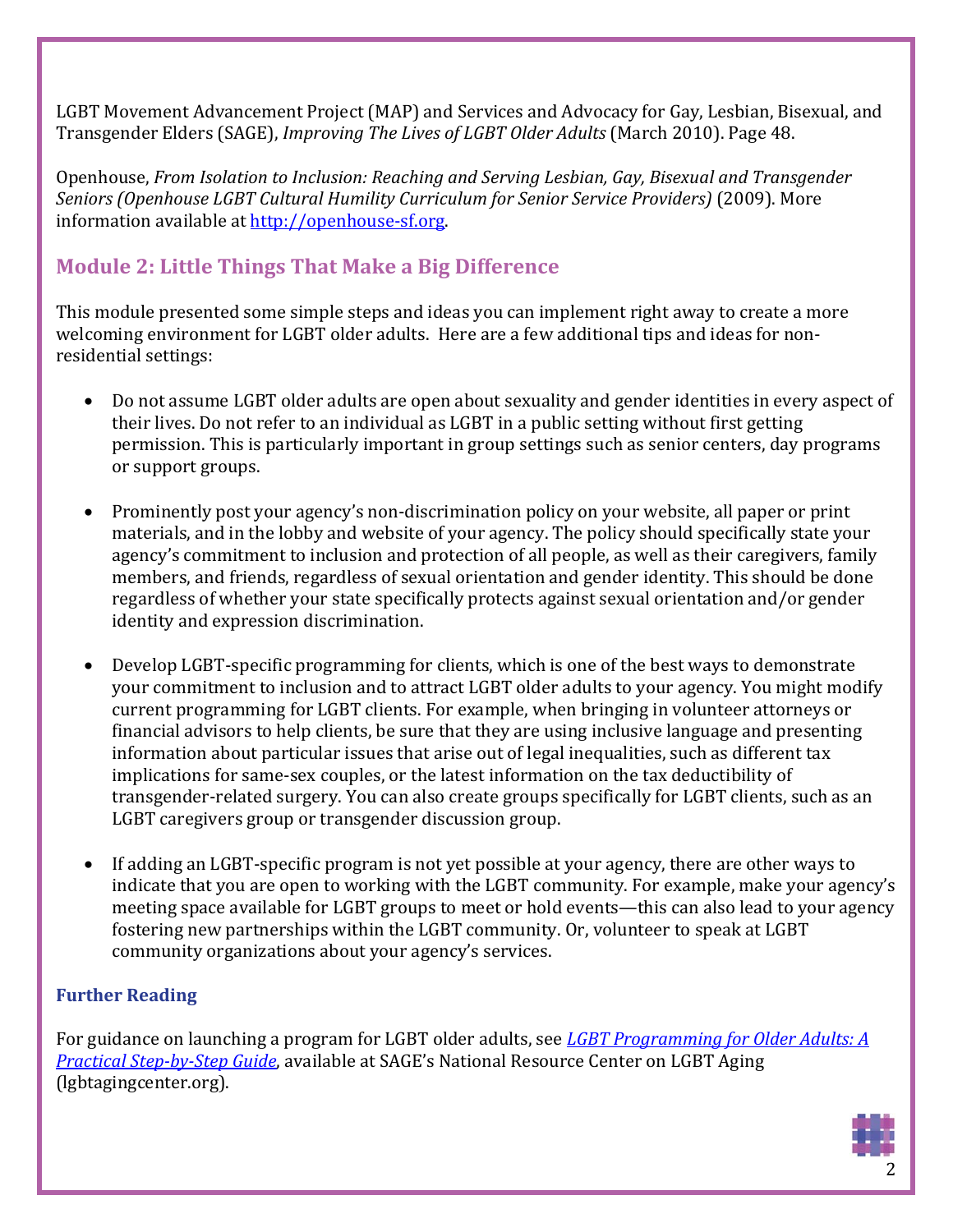For more information on best practices when working with LGBT older people, read *[Inclusive Services for](http://www.lgbtagingcenter.org/resources/resource.cfm?r=487)  [LGBT Older Adults: A Practical Guide to Creating Welcoming Agencies](http://www.lgbtagingcenter.org/resources/resource.cfm?r=487)*, available at SAGE's National Resource Center on LGBT Aging (lgbtagingcenter.org).

### **Module 3: Dos and Don'ts**

In Module 3, you were presented with a variety of scenarios that staff in long-term care facilities might encounter when working with LGBT residents, some of which may also arise in non-residential settings.

Here are a few additional scenarios.

#### **Scenario:**

Dorothy is a transgender woman who attends dinner and other programs at your senior center. Dorothy identifies as female, prefers "she" and "her" when being addressed, and presents as female. Dorothy is open about being born biologically male and her transition. She wants to join a women's discussion group you are starting at the center, but a few of the other women in the group object, saying Dorothy isn't a "real woman."

You should:

- A. Tell Dorothy that she cannot join the group since she may not have the same life experiences as the other women in the group.
- B. Let the clients with objections know that the group is open to all women, including Dorothy because she identifies as female.
- C. Cancel the women's group to avoid conflict.

Answer: B. Dorothy considers herself a woman, and should be treated accordingly. Inclusion in group activities should be based on the client's gender identity, not sex assigned at birth. If other clients are disrespectful or rude to Dorothy, you need to step in or ask a supervisor for help, if needed. If your agency has non-discrimination policies in place that require staff and clients to treat others respectfully, regardless of their personal beliefs, gently remind clients that your center serves a wide variety of people and that everyone has the right to be respected. If not, consider implementing such policies to ensure that every client feels safe and welcome, and even without a formal policy, such a staff requirement should be known and enforced. In addition, consider offering training or education for clients and staff on transgender issues.

#### **Scenario:**

Dan is new to your center and during intake, you ask him about his sexual orientation and gender identity, as you would any new client. Dan appears to be uncomfortable and struggles to answer this question. What should you do?

A. Keep asking the question until you get an answer from him.

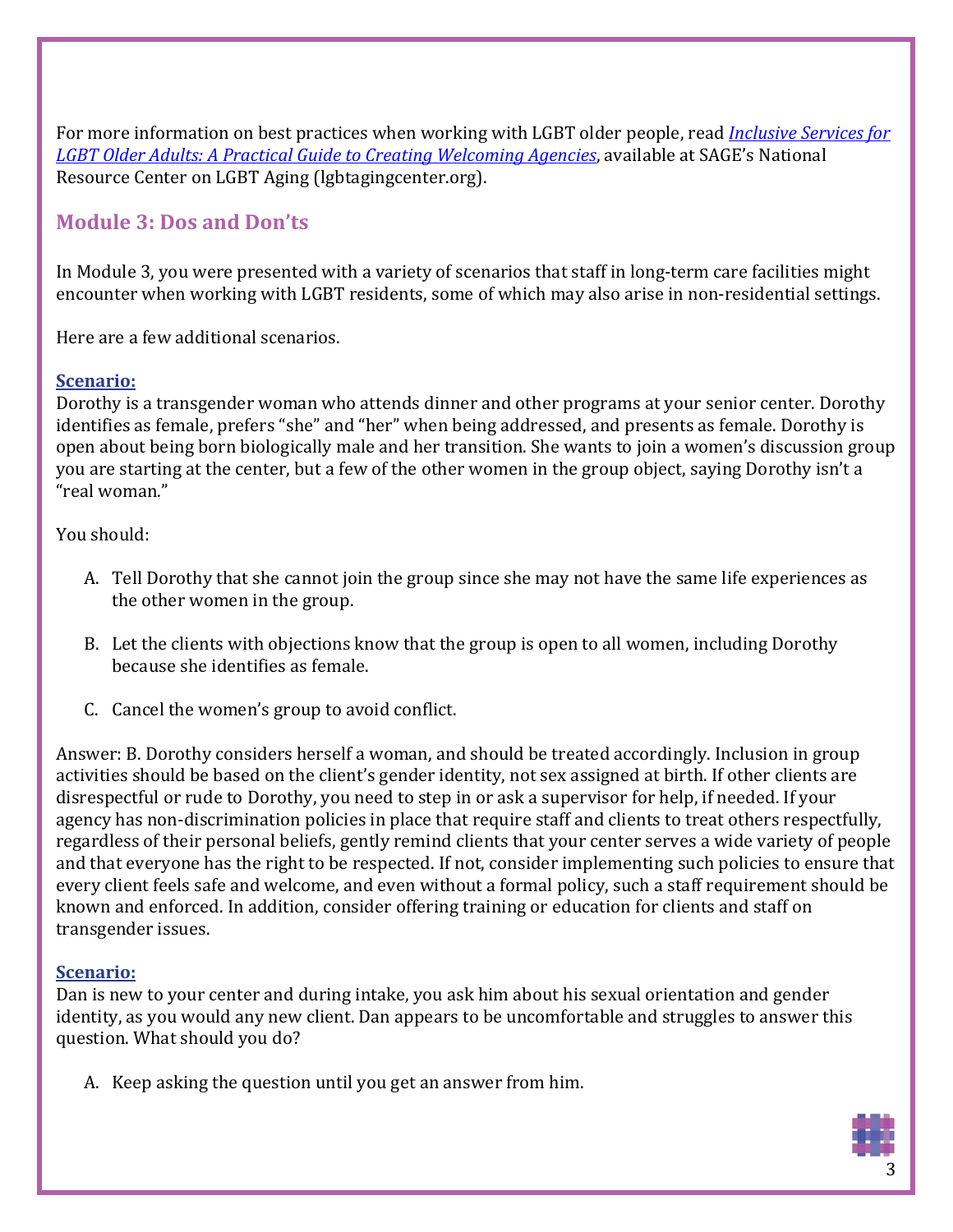- B. Move on to the next question, but make a note to ensure that Dan sees how LGBT-friendly your center is, since you think he might be gay.
- C. Reassure Dan that he can answer or not, as he wishes, but that any information he discloses will not be discussed with other clients, his family or friends without his permission.

"C" is the best course in this case. This allows Dan to skip the question, but gives you an opportunity to explain or reinforce your agency's confidentiality policy. You can also ask Dan if there is any information in particular he wishes to keep confidential. Skipping the question with the intent to show how LGBTaffirming your agency can be is a good intention, but do not assume that any client is LGBT unless they confirm that with you. Remember, clients may disclose their sexual orientation or gender identity over time in different stages; when they are comfortable and ready, they will let you know.

### **Suggested Viewing**

Clip from *Gen Silent*[: Fear of Hostile Home Care Workers.](http://www.lgbtagingcenter.org/resources/resource.cfm?r=15) In this excerpt from the documentary *Gen Silent*, Lawrence describes his partner Alexandre's fear that paid home care providers will know that they are gay. View the clip on SAGE's National Resource Center on LGBT Aging site (lgbtagingcenter.org/resources/resource.cfm?r=15).

#### **Further Resources**

Interested in education on transgender aging issues for your staff? SAGE's National Resource Center on LGBT Aging offers a variety of cultural competency trainings, including the one-hour webinar, "Transgender Aging: What Service Providers Need (and Don't Need!) to Know." For more information on webinars and in-person trainings, visit *lgbtagingcenter.org/training*.

# **Module 4: Rights and Resources**

Module 4 reviews the Federal Nursing Home Reform Act (FNHRA) that details the rights of all long-term care residents and protects them from discrimination. While the FNHRA does not apply to nonresidential settings, as you can read below, the Administration on Aging (AoA) has provided guidance to service providers on steps they can take to ensure that LGBT older adults' needs are met.

### **A Population of "Greatest Social Need"**

In July 2012, AoA announced that service providers who receive AoA funding could consider LGBT older adults as a population of "greatest social need." The Older Americans Act—the country's leading vehicle for funding and delivering services to older people nationwide—allows communities to identify populations in their service area that experience isolation for cultural, social or geographic reasons. The AoA guidance provides specific examples of these populations, including increased need based on sexual orientation and gender identity:

"While the definition of 'greatest social need' in the Older Americans Act includes isolation caused by racial or ethnic status, the definition is not intended to exclude the targeting of other populations that experience cultural social or geographic isolation due to other factors. In some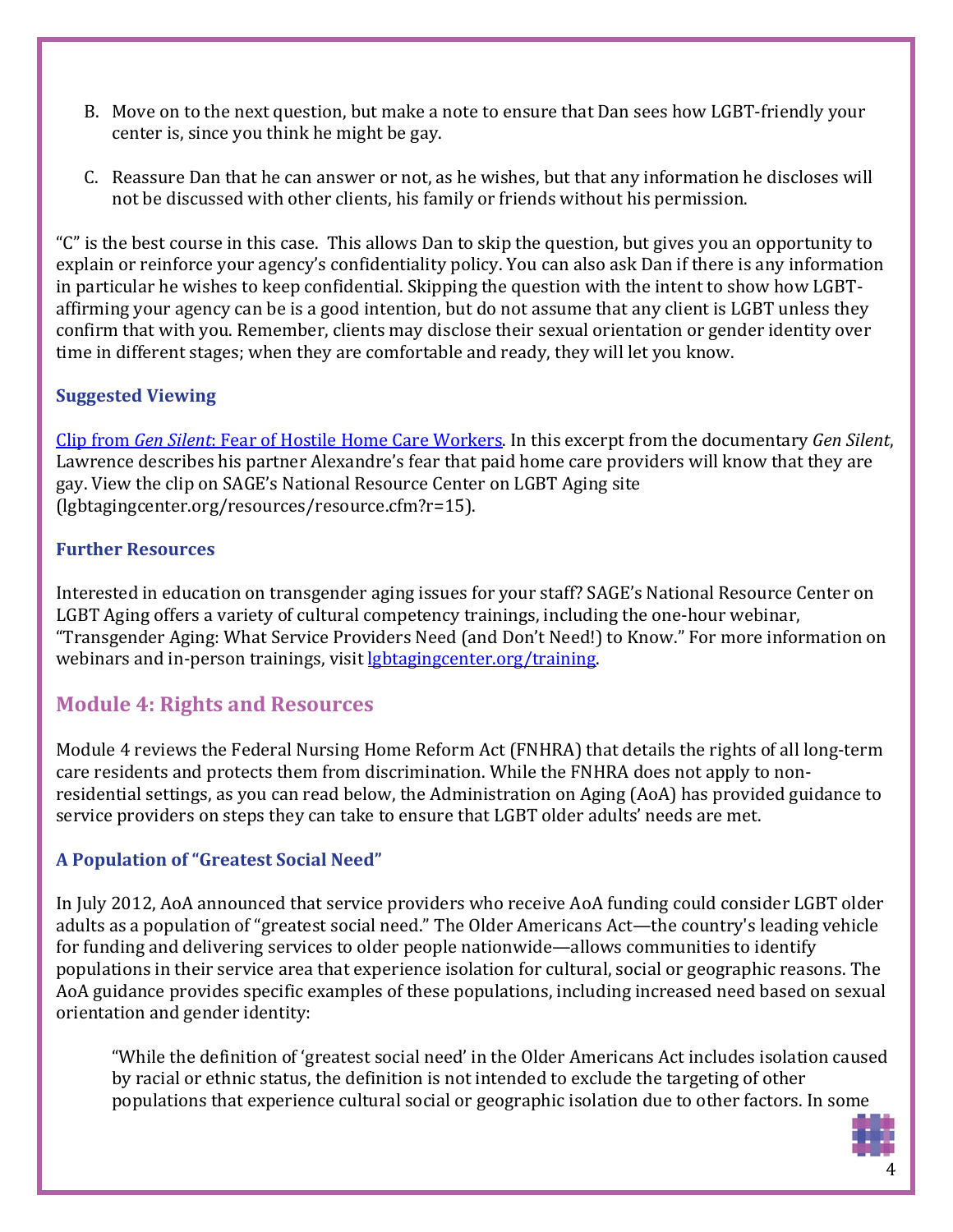communities, such isolation may be caused by minority religious affiliation. **In others, isolation due to sexual orientation or gender identity may restrict a person's ability to perform normal daily tasks or live independently**. Each planning and service area must assess their particular environment to determine those populations best targeted based on 'greatest social need'." [emphasis added; source: Administration on Aging, Frequently Asked Questions (FAQs), at [aoa.gov/AOA\\_programs/OAA/resources/faqs.aspx\]](http://www.aoa.gov/AOA_programs/OAA/resources/faqs.aspx)

This guidance is an encouraging step for Area Agencies on Aging and other AoA-funded providers to think about LGBT older adults when prioritizing funding, engaging in outreach, evaluating unmet needs and collecting data. Some of the ways you might include LGBT older adults in your work include:

- Creating a system to continually review and assess if your agency is effectively responding to the needs of LGBT clients. You might collect this information through engaging staff and clients in various forms of feedback, such as one-on-one conversations with LGBT clients, or surveys of clients and their families or other support networks. The data collected from your LGBT clients is especially helpful because they are best suited to offer immediate and tangible ways that services and programming can be tailored to their needs. You can also survey your staff to understand how prepared they are to serve LGBT older adults, as well as the types of resources they need to work with diverse LGBT clients.
- Engaging in outreach to your local LGBT community to demonstrate that you welcome LGBT clients. Some ways to do this include co-sponsoring events or programs with LGBT groups, volunteering to speak at LGBT community center events, or speaking with members of the LGBT community who are experienced in working with LGBT older adults for suggestions on how you can effectively engage this population.
- Collecting data on sexual orientation and gender identity. As a provider, you most likely rely on client data to inform program and service delivery as well as to guide optimal individual service and treatment. Given the unique barriers and challenges many LGBT older adults face, omitting explicit mentions of sexual orientation and gender identity/transgender status from client demographic information limits the ability of service providers and healthcare professionals to address the complete needs and issues of LGBT older adults.

#### **LGBT-Affirming Policies and Resources**

Your agency can create and implement policies and resources that echo the rights laid out in the Federal Nursing Home Reform Act or the role played by Ombudsmen. For example:

- Review your policies and definitions for "family" and make sure that they include a client's "family of choice"—friends, partners and other people close to the client—and their "family of origin" biological family members or those related by marriage or kinship.
- Consider selecting at least one person to be responsible for ensuring your agency is continually improving services and care geared toward LGBT and other diverse older adults. This individual could also serve as a direct liaison between clients and their loved ones, taking input and suggestions on improving care for LGBT clients.

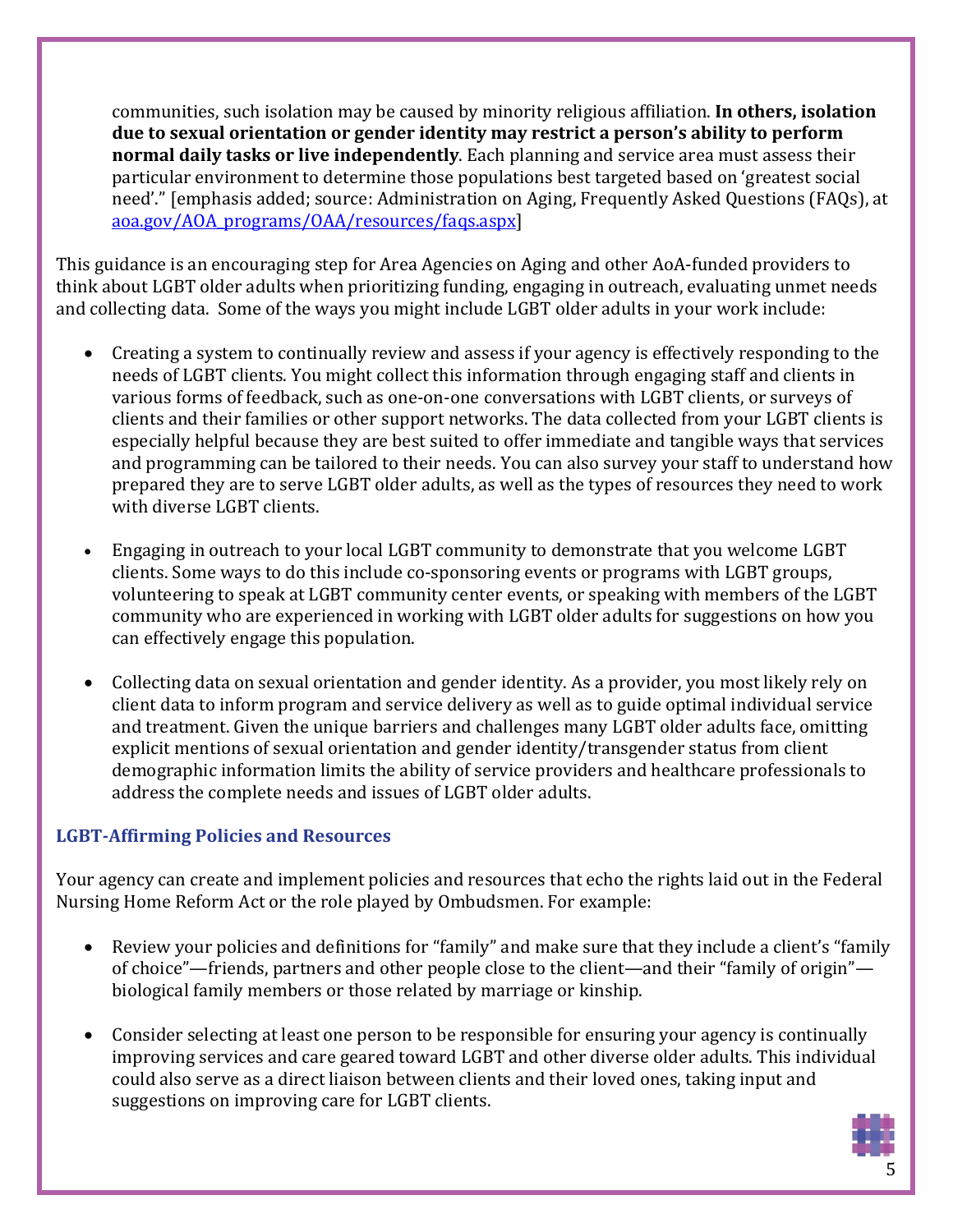- Create ongoing monitoring mechanisms for clients to report and address biased behavior from fellow clients or staff or for staff to report discriminatory behavior.
- Have a designated staff person, preferably a Human Resources manager, handle complaints quickly and confidentially. Avoid creating a confrontational environment that places one person's account against another person's account.

### **Further Reading**

For tips and guidance on how to ask questions about sexual orientation and gender identity in a safe and respectful manner, download ["Inclusive Questions for Older Adults: A Practical Guide to Collecting Data](http://www.lgbtagingcenter.org/resources/resource.cfm?r=601)  [on Sexual Orientation and Gender Identity"](http://www.lgbtagingcenter.org/resources/resource.cfm?r=601) at SAGE's National Resource Center on LGBT Aging (lgbtagingcenter.org).

For more information on creating LGBT-affirming policies, read ["Inclusive Services for LGBT Older](http://www.lgbtagingcenter.org/resources/resource.cfm?r=487)  [Adults: A Practical Guide to Creating Welcoming Agencies,](http://www.lgbtagingcenter.org/resources/resource.cfm?r=487)" at SAGE's National Resource Center on LGBT Aging (lgbtagingcenter.org)

# **Module 5: Training Video**

This module offered a glimpse at an in-person cultural competency training offered through SAGE's National Resource Center on LGBT Aging. If you would like to explore more training options, visit SAGE's National Resource Center on LGBT Aging at [lgbtagingcenter.org/training.](http://lgbtagingcenter.org/training/)

# **Module 6: Making a Difference**

You've seen the impact that creating an inclusive and welcoming environment for all older adults, including LGBT elders, can have on a residential community. You can create the same impact in your agency. The ideas presented throughout the previous modules include many changes or actions that seem simple, but can mean a world of difference to LGBT older people.

For example, Harold K., age 76, emphasizes the importance of first impressions when entering an agency: "From my own experience all the nonverbal clues that are in place matter. What's on the wall? What magazines are there? What is the atmosphere before anyone says anything? This is what makes an LGBT older adult feel comfortable." And Phyllis S., age 78, speaks about how openness about her sexual orientation is key to improved relationships—and therefore improved well-being—with service providers: "If you can't be open, how can you trust your provider to help make decisions with you? I think there needs to be trust with my provider—and knowing about all of me, including my sexual orientation, helps build trust."

While gathering data on sexual orientation and gender identity/transgender status can seem daunting, awkward, or even unnecessary, it is another component to fully meeting the needs of your LGBT clients. Brian D., age 44, states, "From my own experience, filling out the form seems to be the first thing I do when I go to the dentist, primary care, etc., and I always check 'single.' I have a partner of 10 years, but am not legally married so we have to fill out official documents as 'single.' But I always make sure to say 'partner' in the emergency contact relationship status line. The form is really important because it